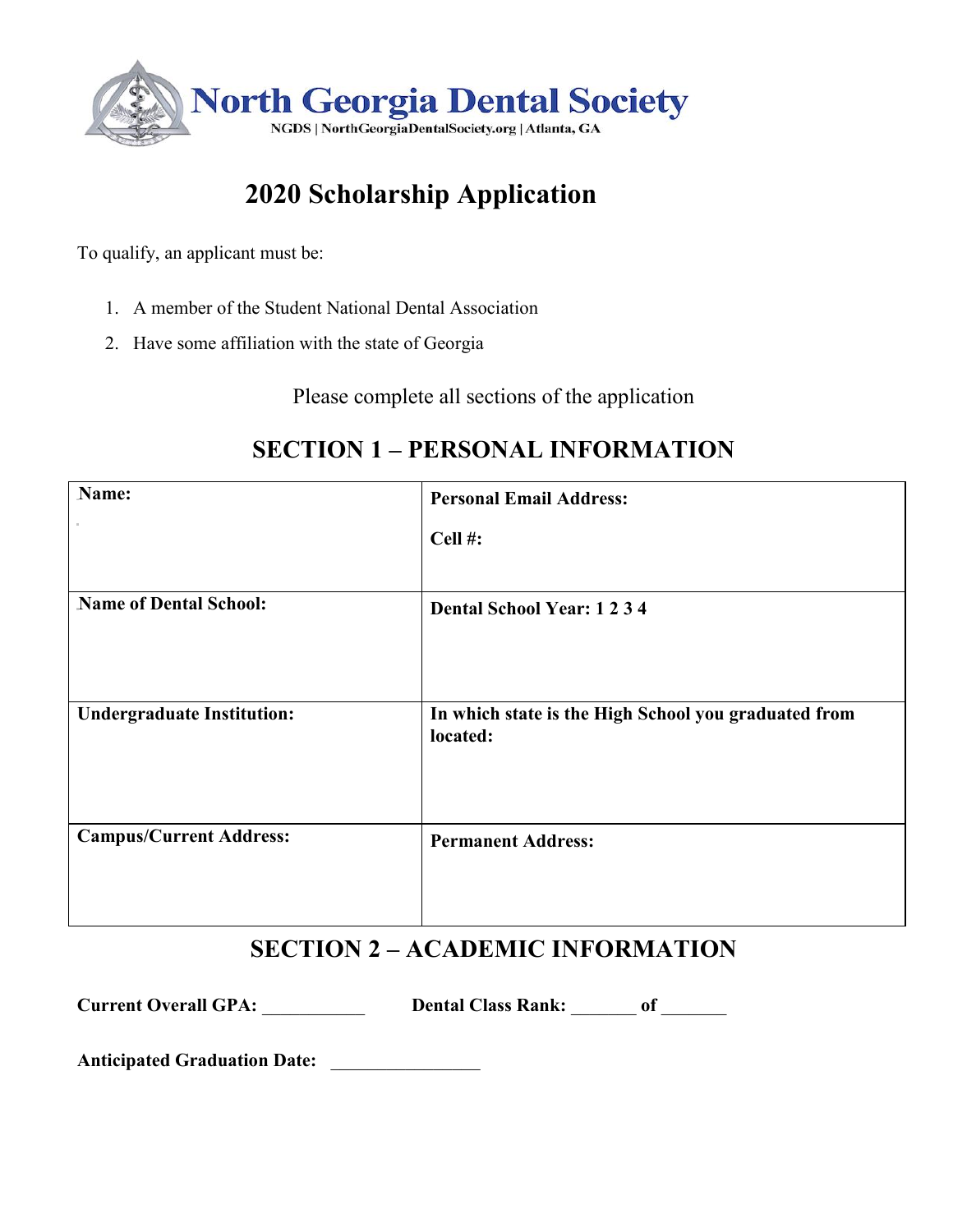

## **SECTION 3 – ACTIVITIES AND INTERESTS**

**A.** Briefly describe your dental school extracurricular activities (Please include the organization name, position held, dates of involvement and a brief description of your responsibilities):

**B.** Briefly describe 2-3 volunteer activities, during the time you've been in dental school, in which you have impacted someone's life:

**C.** List honors, academic awards, research awards you have received during your time in dental school: